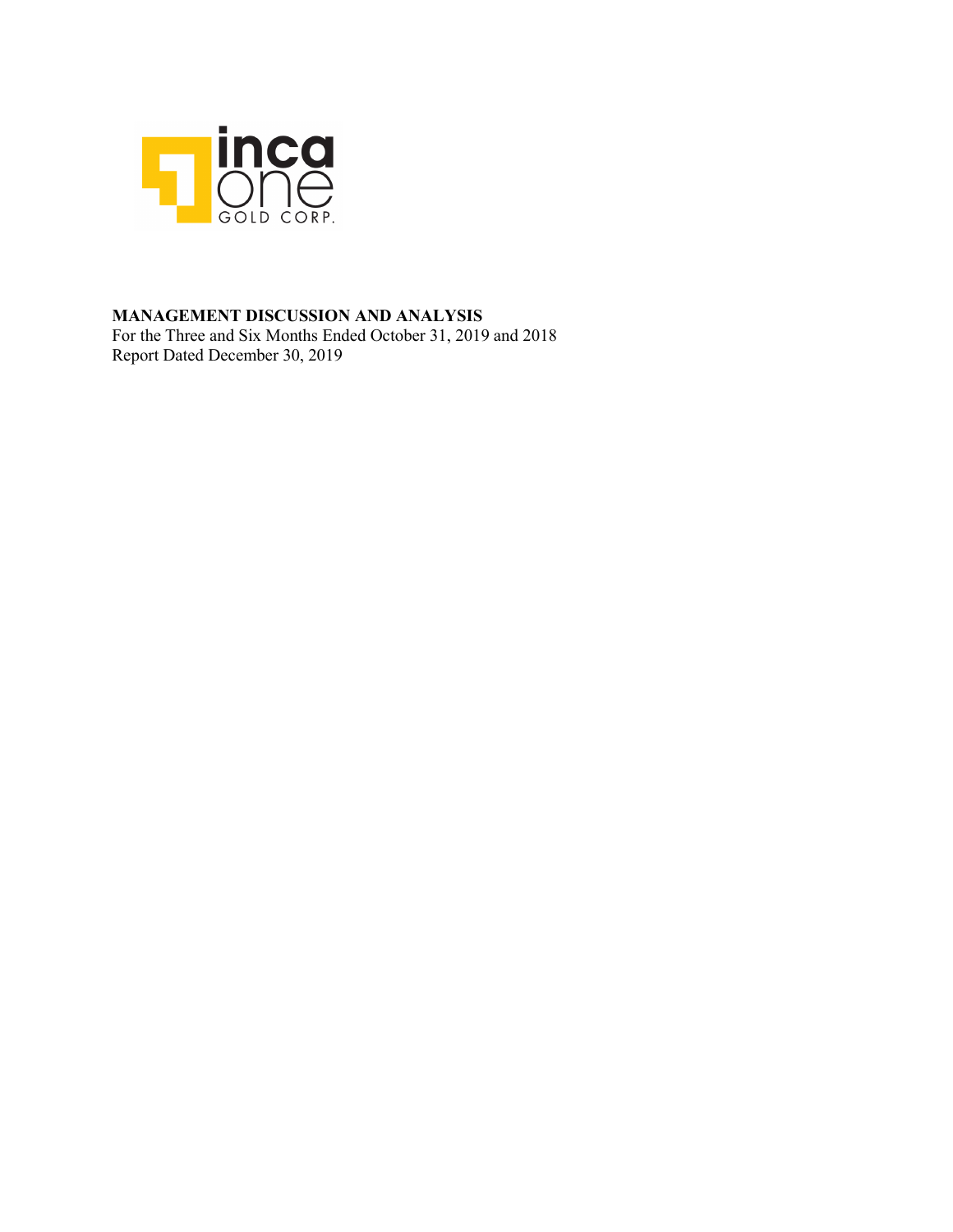Management Discussion & Analysis For the Three and Six Months Ended October 31, 2019, and 2018

This Management's Discussion and Analysis ("MD&A") of Inca One Gold Corp. (the "Company" or "Inca One") has been prepared by management as of December 30, 2019 and should be read in conjunction with the Company's unaudited condensed interim consolidated financial statements for the Three and Six Months Ended October 31, 2019 and 2018 and the related notes thereto. This MD&A has been reviewed and approved by the Board of Directors of the Company. Unless otherwise specified, all financial information has been prepared in accordance with International Financial Reporting Standards ("IFRS") as issued by the International Accounting Standards Board. All dollar amounts herein are expressed in United States Dollars unless stated otherwise. During the quarter ended July 31, 2018, the Company changed its presentation currency to the United States Dollar. References to CAD\$ are to Canadian dollars and references to restated ("Restated") financial information are to amounts previously reported in Canadian dollars.

This MD&A contains forward-looking statements and should be read in conjunction with the risk factors described in "**Risks and Uncertainties**" and "**Cautionary Statement on Forward-Looking Information**" at the end of this MD&A.

# **Description of the Business**

Inca One was incorporated on November 9, 2005 and is in the business of developing mineral processing operations in Peru, to service government permitted small scale miners. In recent years the Peruvian government instituted a formalization process for informal miners as part of its efforts to regulate their activities. The Company, has two Peruvian gold milling facilities ("Chala One" and "Kori One") with a total permitted capacity of 450 tonnes per day ("TPD") and has been in commercial production since 2015. The Company purchases high-grade gold mill feed from legally recognized Peruvian small scale miners and processes the material for the export and sale of gold doré and refined gold.

Inca One is listed on the TSX Venture Exchange (the "TSX-V") under the symbol "IO", on the Frankfurt Stock Exchange under the symbol "SU9.F", and the Santiago Stock Exchange Venture under the symbol "IOCL".

Inca One's vision is to become the largest, undisputed ore processor of choice in Peru, while maintaining its uncompromising guiding principles while it grows. This vision will be achieved through:

- Continuing to increase purchases of high-grade gold mill feed;
- The acquisition and development of mineral concessions that could be mined by contract miners and that would provide long-term supply to Chala One and Kori One; and
- Pursuing growth via merger and acquisition, including additional mineral processing operations.

# **Key Period Definitions (used below)**

- three months ended October 31, 2019 (**"the Quarter" or "Q2 2020"**);
- six months ended October 31, 2019 (**"YTD Q2 2020"**)
- three months ended July 31, 2019 (**"Q1 2020"**)
- three months ended April 30, 2019 (**"Q4 2019"**);
- three months ended January 31, 2019 (**"Q3 2019"**);
- three months ended October 31, 2018 (**"Q2 2019"**); and
- six months ended October 31, 2018 (**"YTD Q2 2019"**)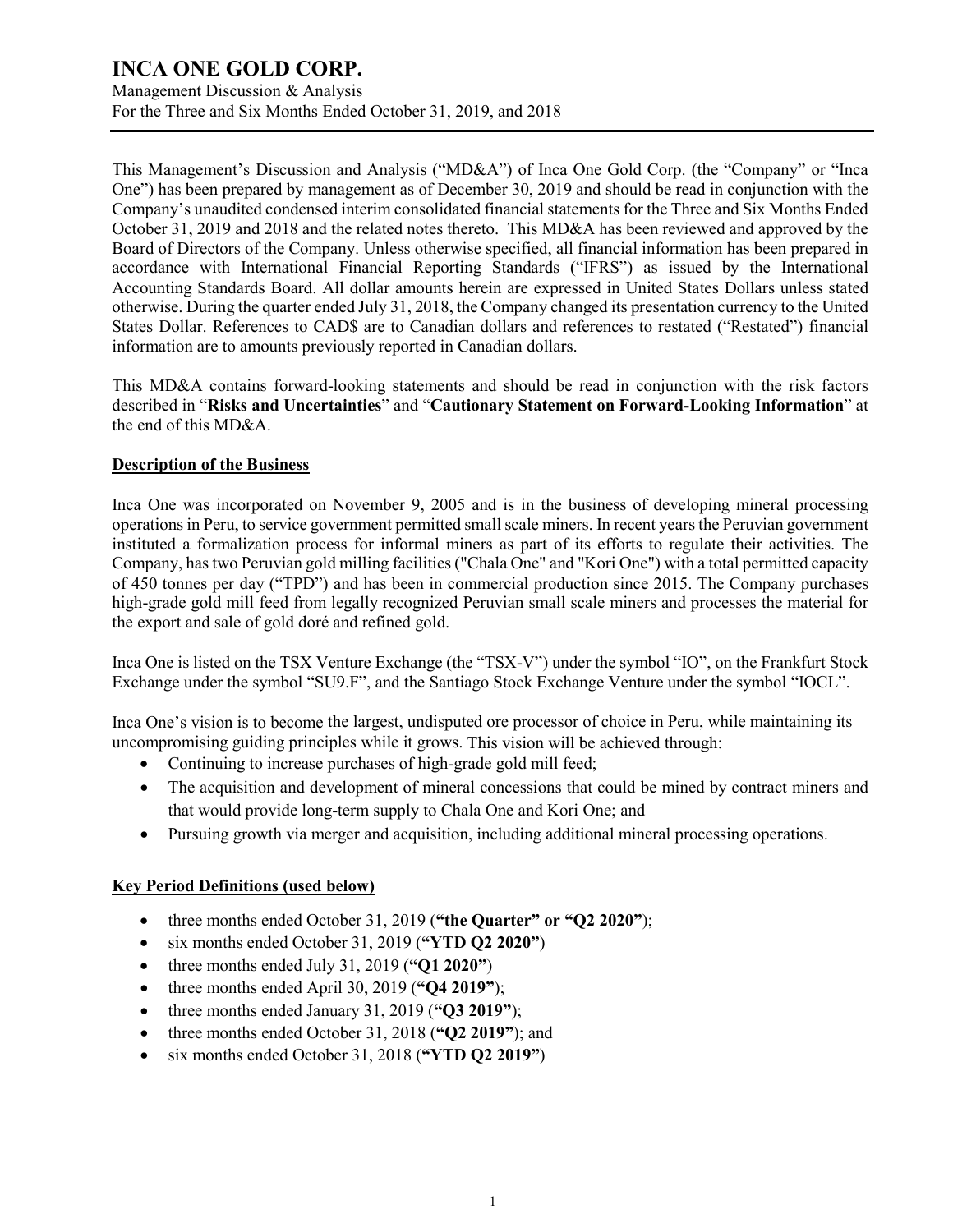Management Discussion & Analysis For the Three and Six Months Ended October 31, 2019, and 2018

# **Second Quarter 2020 Highlights and Key Business Developments**

- During the Q2 2020, the Company processed 13,205 tonnes, which represents a increase of 2,464 tonnes when compared to 10,741 processed during Q1 2020. The daily production averages during Q2 2020 was 144 TPD, which represents an increase of 27 TPD when compared with the 117 TPD average of Q1 2020.
- Gold sales during Q2 2020 totaled 6,978 ounces, which represents a increase of 2,786 ounces compared to 4,192 ounces sold in Q1 2020. Total revenues for Q2 2020 were \$10.4 million, a increase of \$4.9 million when compared to Q1 2020 of \$5.5 million.

# **Operational Highlights - Consolidated**

| <b>Quarter over Quarter</b><br>highlights           | Q <sub>2</sub><br>$2020^{(2)}$ | $\mathbf{O}1$<br>$2020^{(2)}$ | Q <sub>4</sub><br>$2019^{(2)}$ | Q3<br>$2019^{(2)}$ | Q <sub>2</sub><br>$2019^{(1)}$ | Variance<br>$\frac{0}{0}$<br>Q1 2020<br>to Q4<br>2019 | Variance<br>$\frac{0}{0}$<br>Q1 2020<br>to Q1<br>2019 |
|-----------------------------------------------------|--------------------------------|-------------------------------|--------------------------------|--------------------|--------------------------------|-------------------------------------------------------|-------------------------------------------------------|
| Tonnes processed in period<br>(t)                   | 13,205                         | 10,741                        | 14,372                         | 16,099             | 15,264                         | 22.9%                                                 | $(13.5\%)$                                            |
| Average daily processing<br>volume (t)              | 144                            | 117                           | 161                            | 175                | 187                            | 23.1%                                                 | $(23.0\%)$                                            |
| Mineral grade processed<br>$(oz/t \text{ gold})$    | 0.52                           | 0.55                          | 0.54                           | 0.57               | 0.54                           | $(5.4\%)$                                             | $(3.7\%)$                                             |
| Gold production (oz)                                | 6,195                          | 5,419                         | 6,830                          | 8,343              | 7,238                          | 14.3%                                                 | $(14.4\%)$                                            |
| Gold sold (equivalent oz) $(3)$                     | 7,149                          | 4,277                         | 6,456                          | 9,339              | 7,409                          | 67.2%                                                 | $(3.5\%)$                                             |
| Gold sold (oz)                                      | 6,978                          | 4,192                         | 6,320                          | 9,129              | 7,118                          | 66.4%                                                 | $(2.0\%)$                                             |
| Silver sold (oz)                                    | 14,298                         | 7,286                         | 11,367                         | 16,854             | 24,198                         | 96.2%                                                 | $(40.9\%)$                                            |
| Sales revenue (\$)                                  | 10,374,957                     | 5,549,466                     | 8,413,716                      | 11,574,969         | 8,939,622                      | 86.9%                                                 | 16.1%                                                 |
| Cost of goods sold<br>("COGS") $(\$)$               | 10,819,937                     | 5,982,020                     | 7,947,986                      | 10,410,518         | 8,703,606                      | 80.9%                                                 | 24.3%                                                 |
| Gross operating margin<br>$(deficit)$ $(\$)$        | (444,980)                      | (432, 554)                    | 465,730                        | 1,164,451          | 236,016                        | $(2.9\%)$                                             | (288.5%)                                              |
| Gross operating margin %                            | $(4.3\%)$                      | $(7.8\%)$                     | 5.5%                           | 10.0%              | 2.6%                           | 45.0%                                                 | $(262.4\%)$                                           |
| Revenue per tonne $(\$)$                            | 773                            | 642                           | 639                            | 658                | 611                            | 20.3%                                                 | 26.5%                                                 |
| Cost per tonne $(\$)$                               | 806                            | 693                           | 603                            | 592                | 595                            | 16.4%                                                 | 35.5%                                                 |
| Gross margin per tonne $(\$)$                       | (33)                           | (51)                          | 36                             | 66                 | 16                             | 34.0%                                                 | $(306.3\%)$                                           |
| Average gold (equivalent)<br>price per oz sold (\$) | 1,451                          | 1,298                         | 1,303                          | 1,239              | 1,207                          | 11.8%                                                 | 20.3%                                                 |
| Cost per oz sold $(\$)$                             | 1,513                          | 1,399                         | 1,231                          | 1,115              | 1,175                          | 8.2%                                                  | 28.8%                                                 |
| Gross margin per oz sold $(\$)$                     | (62)                           | (101)                         | 72                             | 125                | 32                             | 38.6%                                                 | $(293.8\%)$                                           |
| Average London Close price<br>$($)$                 | 1,501                          | 1,354                         | 1,302                          | 1,254              | 1,205                          | 10.9%                                                 | 24.6%                                                 |

(1) All amounts in Q2 2019 include amounts of Kori One for the period of August 21 to October 31, 2018 on a 100% basis.

(2) All amounts include amounts of Kori One on a 100% basis.

(3) Actual ounces of gold sold plus an estimate of the equivalent ounces of gold that could be purchased for the equivalent number of silver ounces sold.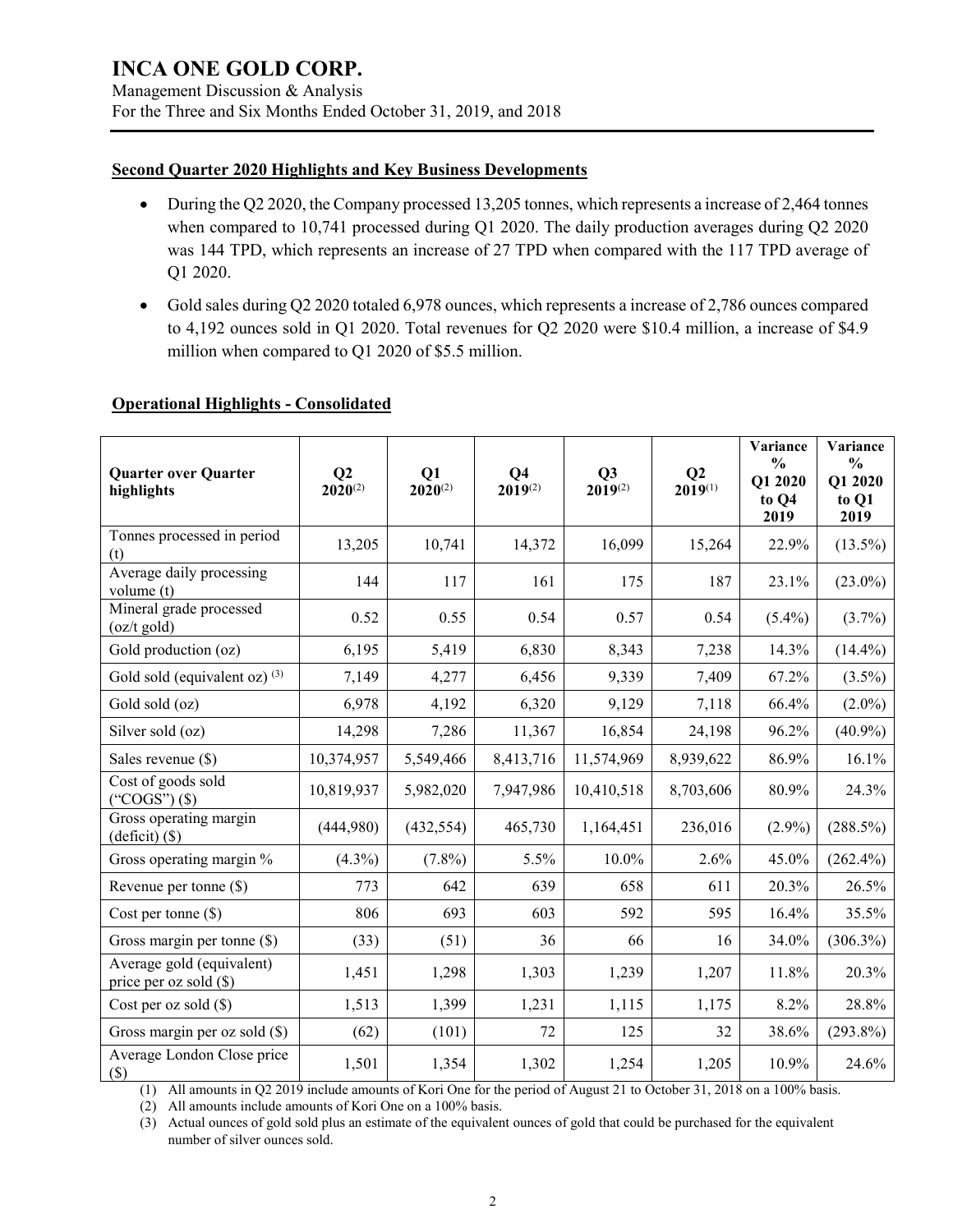Management Discussion & Analysis For the Three and Six Months Ended October 31, 2019, and 2018

# **Future Outlook**

The Company operated at 144 TPD during Q2 2020 and is currently operating at approximately 151 TPD of production through November 2020. With 450 TPD of permitted capacity, the Company has approximately 300 TPD of available capacity (67% availability).

Production improved during Q2 2020 as compared to Q1 2020, due to an increase of deliveries from our mining partners and production is expected to continue to increase in the coming months. The Company believes that it currently has the working capital available to increase production to 170 to 200 TPD at current gold prices and at the same time remains optimistic that the operations at both Chala One and Kori One can grow organically and achieve ongoing profitability.

In addition, for a number of months, trading activity of the Company's shares have been below the minimum level of 5 cents to allow for a financing. This has placed a constraint on the Company's ability to raise growth capital and in turn give confidence to current and future shareholders. After reviewing all possible options, the Board of Directors has approved a motion to consolidate 264,517,440 pre consolidation shares on the basis of 1:10, and if completed, the consolidation would reduce the issued shares in the company to approximately 26,451,744 post consolidation shares.

The Company is in the process of applying for TSX Venture Exchange approval and anticipates the consolidation process to be completed in early January 2020, at which time its common shares will trade on a consolidated basis under the existing name and trading symbol.

Once the share consolidation is complete, the Company will explore all opportunities to raise growth capital so that it can commence filling its excess plant capacity.

Additionally, the Company has completed the recruitment of key management personnel in Peru as part of an overall plan to improve the organizational capability within Inca One as it pushes to increase throughput and grow the business. These appointments are:

# Ivan Salas – Country Manager Peru

Ivan has more than 12 years of managerial achievements directing and accelerating the growth in transnational companies operating in Peru. He is an executive with proven experience in business management and has a Master's in Business Administration, International Diploma in Marketing and is a Chemical Metallurgist. Most recently Ivan was the Commercial Director - Energy and Resources for Sodexo in Lima, Peru working in energy and resources (mining, gas, oil and power generation). Prior to this, he was the Country Manager for the Achilles Group, focusing on risk management in the supply chain for mining companies in the hydrocarbon and industrial gases industry.

# Jimmy Chu – Global Director of Trading

Jimmy has over 10 years of professional experience in commercial, logistics and financial areas for large scale multinational companies, including the metal trading business, servicing small and medium mining companies in Peru and Ecuador. Most recently Jimmy was a Metals Trader for IXM Trading (a Louis Dreyfus company) in Lima, Peru.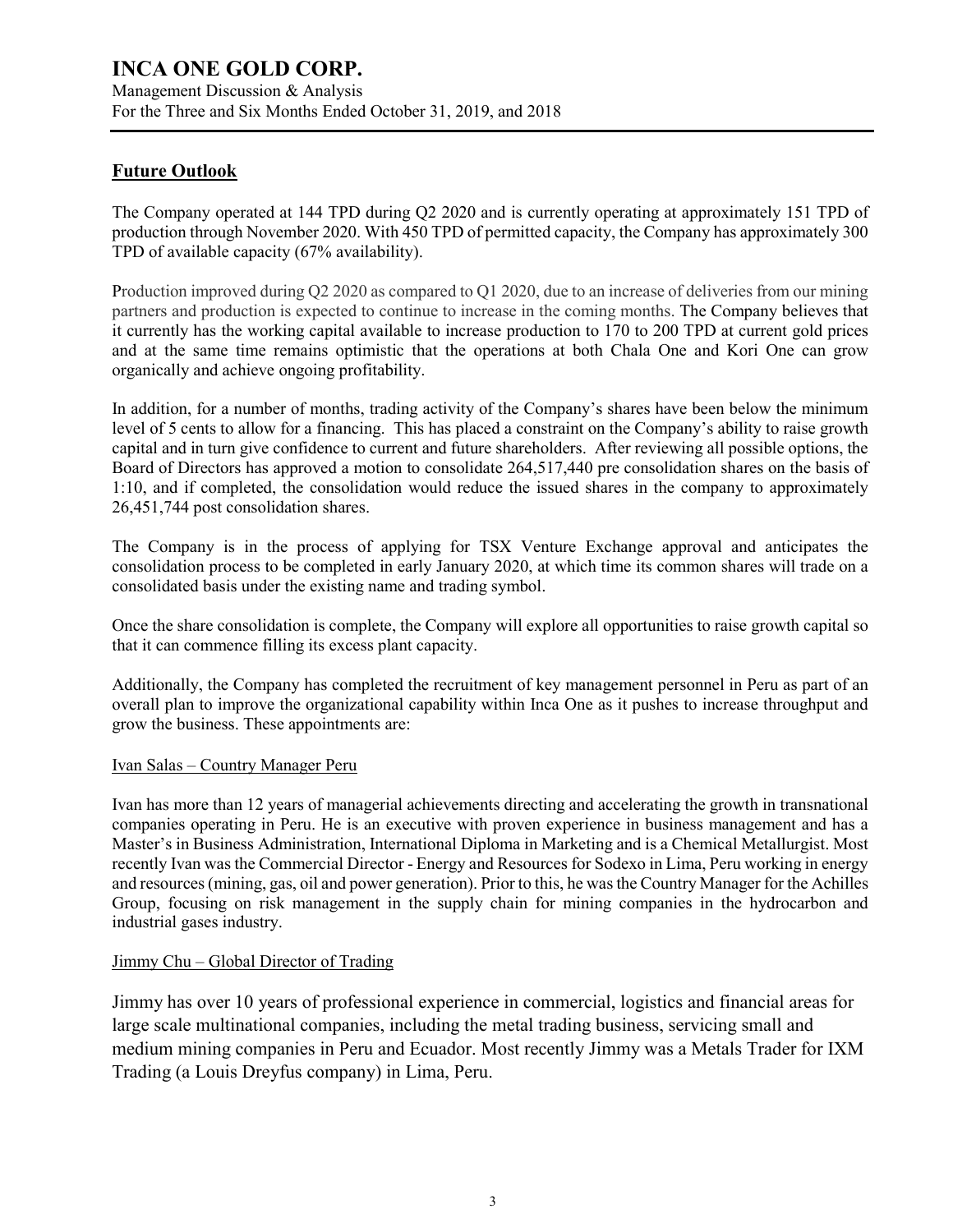# **Selected Quarterly and Annual Information**

The following selected financial data with respect to the Company's financial condition and results of operations has been derived from the unaudited condensed interim consolidated financial statements of the Company for the Three and Six Months Ended October 31, 2019 and 2018 and from the audited consolidated financial statement for the year ended April 30, 2019 as applicable. The selected financial data should be read in conjunction with those financial statements and the notes thereto.

|                                                 | Three Months Ended |             |             |  |
|-------------------------------------------------|--------------------|-------------|-------------|--|
|                                                 | October 31,        | July 31,    | April 30,   |  |
|                                                 | 2019               | 2019        | 2019        |  |
|                                                 |                    |             | \$.         |  |
| Revenue                                         | 10,374,957         | 5,549,466   | 8,413,716   |  |
| Cost of goods sold                              | (10, 819, 937)     | (5,982,020) | (7,947,986) |  |
| Gross margin (deficit)                          | (444,980)          | (432, 554)  | 465,730     |  |
| Finance and other income (expense), net         | (318, 463)         | (416, 462)  | 94,632      |  |
| Net income (loss) for the period                | (1,437,625)        | (1,439,302) | 1,204,566   |  |
| Net income (loss) per share (basic and diluted) | (0.01)             | (0.01)      | 0.00        |  |
| Other comprehensive loss                        | (1,534,530)        | (1,585,462) | 1,148,102   |  |

|                             | Three Months Ended                   |            |            |  |
|-----------------------------|--------------------------------------|------------|------------|--|
|                             | April 30,<br>October 31,<br>July 31, |            |            |  |
|                             | 2019                                 | 2019       | 2019       |  |
|                             |                                      |            |            |  |
| Total assets                | 20,442,144                           | 24,175,991 | 24,057,897 |  |
| Total current liabilities   | 10,034,868                           | 9,412,584  | 7,982,730  |  |
| Total long term liabilities | 4,415,066                            | 7,344,978  | 7,091,690  |  |

The following table sets out selected quarterly financial data from the Company's unaudited quarterly financial statements for the last eight quarters.

| <b>Quarter ended</b>            | <b>Working</b><br>capital<br>(deficiency) | <b>Total assets</b> | Long term<br>liabilities | Net income<br>(loss) | <b>Basic loss</b><br>per share |
|---------------------------------|-------------------------------------------|---------------------|--------------------------|----------------------|--------------------------------|
|                                 |                                           | S                   | \$                       | S                    | S                              |
| October 31, 2019 <sup>(2)</sup> | (1,835,724)                               | 20,442,144          | 4,415,066                | (1,437,625)          | (0.01)                         |
| July 31, 2019                   | 2,259,771                                 | 24,175,991          | 7,344,978                | (1,439,302)          | (0.01)                         |
| April 30, 2019                  | 3,417,245                                 | 24,057,897          | 7,091,690                | 1,204,566            | 0.00                           |
| January 31, 2019                | 3,695,305                                 | 21,251,543          | 8,522,216                | 29,793               | 0.00                           |
| October 31, 2018                | 3,010,284                                 | 21,094,908          | 8,337,432                | (1,132,371)          | (0.00)                         |
| July 31, 2018                   | 727,893                                   | 8,597,041           | 2,713,920                | (186, 479)           | (0.00)                         |
| April 30, 2018 <sup>(1)</sup>   | 776,225                                   | 9,468,096           | 2,788,264                | (1,112,921)          | (0.01)                         |
| January 31, 2018 <sup>(1)</sup> | (1,576,040)                               | 8,976,399           | 513,478                  | (879, 833)           | (0.01)                         |

(1) Amounts previous to Q1 2019 have been Restated to United States dollars

(2) The working capital deficiency at October 31, 2019 includes \$3.6 million of current liabilities that are non-interest bearing and payable in cash or shares at the Company's option.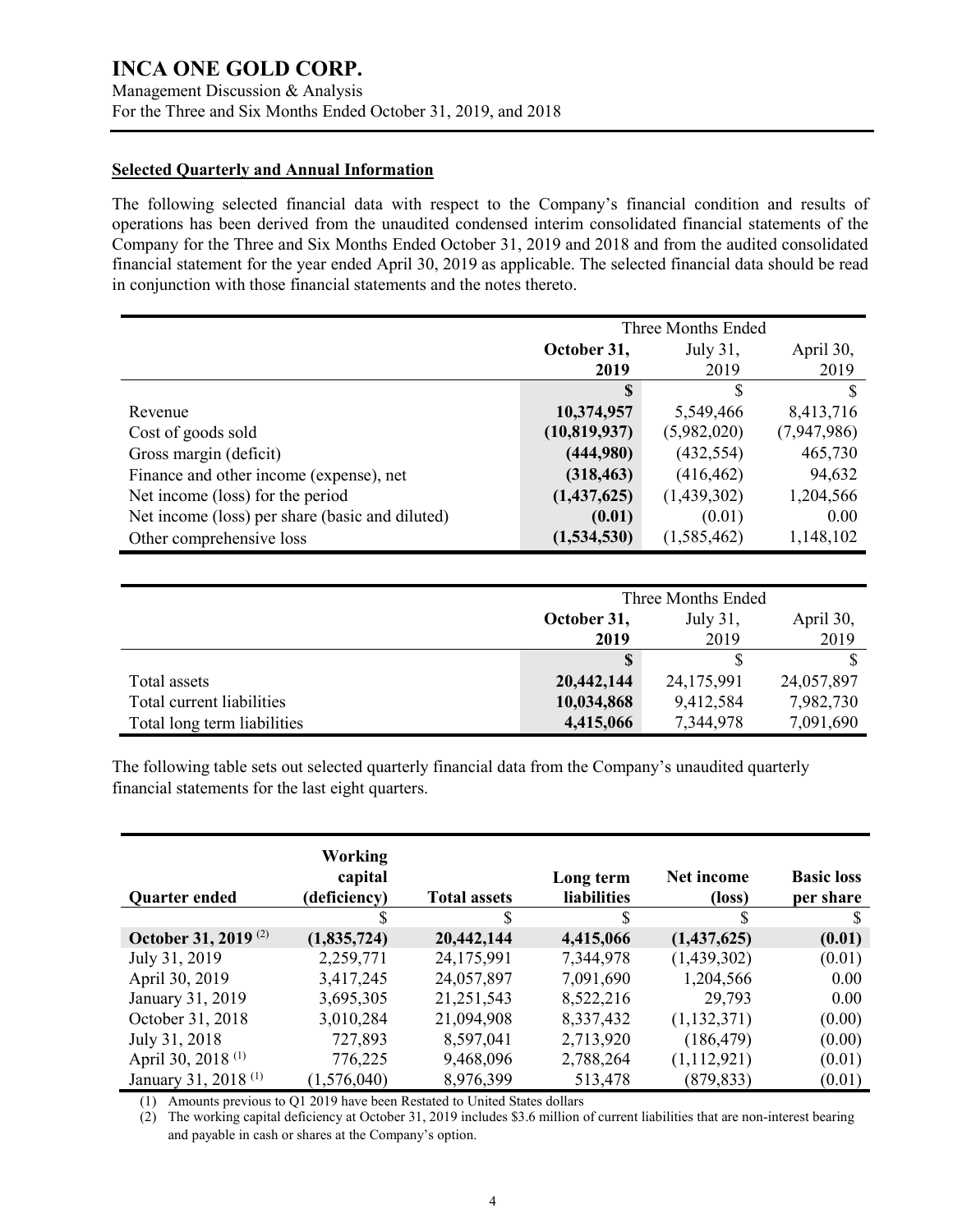# **Results of Operations**

#### **Three months ended October 31, 2019 compared to three months ended October 31, 2018**

Revenue for Q2 2020 was \$10.4 million (Q2 2019 - \$8.9 million), and cost of goods sold was \$10.8 million (Q2 2019 – \$8.7 million) resulting in a gross operating deficit of \$0.4 million (Q2 2019 – gross operating margin of \$0.2 million). The gross operating margin decreased mainly due to a decrease of production and gold sales from the prior year and generally more difficult commercial terms for purchasing high-grade gold mill feed. There were also approximately \$0.1 million of unexpected costs related to employee turnover and recruitment during the quarter.

During Q2 2020, the Company reported a net loss of \$1.4 million, a decrease of \$0.3 million compared to a net loss of \$1.1 million during Q2 2019. This change is partially explained by the combination of the decrease in operating margin of \$0.7 million and offset by a decrease in corporate and administrative expenses of \$0.1 million, a decrease of \$0.2 million in business development expenses and a decrease of \$0.1 million in finance expenses.

#### **Six months ended October 31, 2019 compared to six months ended October 31, 2018**

Revenue for YTD Q2 2020 was \$15.9 million (YTD Q2 2019 - \$14.5 million), and cost of goods sold was \$16.8 million (YTD Q2 2019 – \$13.9 million) resulting in a gross operating deficit of \$0.9 million (YTD Q2 2019 – gross operating margin of \$0.7 million). The gross operating margin decreased mainly due to a decrease of production and gold sales from the prior year and generally more difficult commercial terms for purchasing high-grade gold mill feed.

During YTD Q2 2020, the Company reported a net loss of \$2.9 million, a increase in the net loss of \$1.56 million compared to a net loss of \$1.3 million during YTD Q2 2019. This change is partially explained by the combination of the decrease in operating margin of \$1.54 million, the decrease of \$0.16 million in business development expenses and the increase of \$0.21 million in finance expenses.

## **Liquidity and Capital Resources**

As at October 31, 2019, the Company financed its operations and met its capital requirements primarily through the re-investment of operational cash flows from the Chala One and the Kori One plants.

The Company had cash of \$0.4 million at October 31, 2019, representing a decrease of \$1.4 million compared to a cash of \$1.8 million as at April 30, 2019 and working capital deficiency of \$1.8 million at October 31, 2019 representing decrease of \$5.2 million when compared to a working capital of \$3.4 million as at April 30, 2019. The decrease in the working capital is mainly attributable to the combined effect of the reduction in receivables of \$2.4 million (historical IGV recovered) and the reclassification of approximately \$2.8 million from noncurrent liabilities to current liabilities. The reclassification includes \$2.5 million of contractual liabilities as result of the acquisition of Anthem United and \$0.3 million of secured debentures. The current liabilities of \$3.6 million related to

Management intends to continue funding operations, administration, debt and debt service costs and any capital requirements with the proceeds of the sale of gold doré and refined gold from the Company's Chala One and Kori One plants. Where required and depending on the strength of the junior resource markets, the Company will continue to be dependent on its capital resource's to cover any deficiencies in working capital. It is also important to note that current liabilities include \$3.6 million due to Equinox Gold Corp. ("Equinox") as a result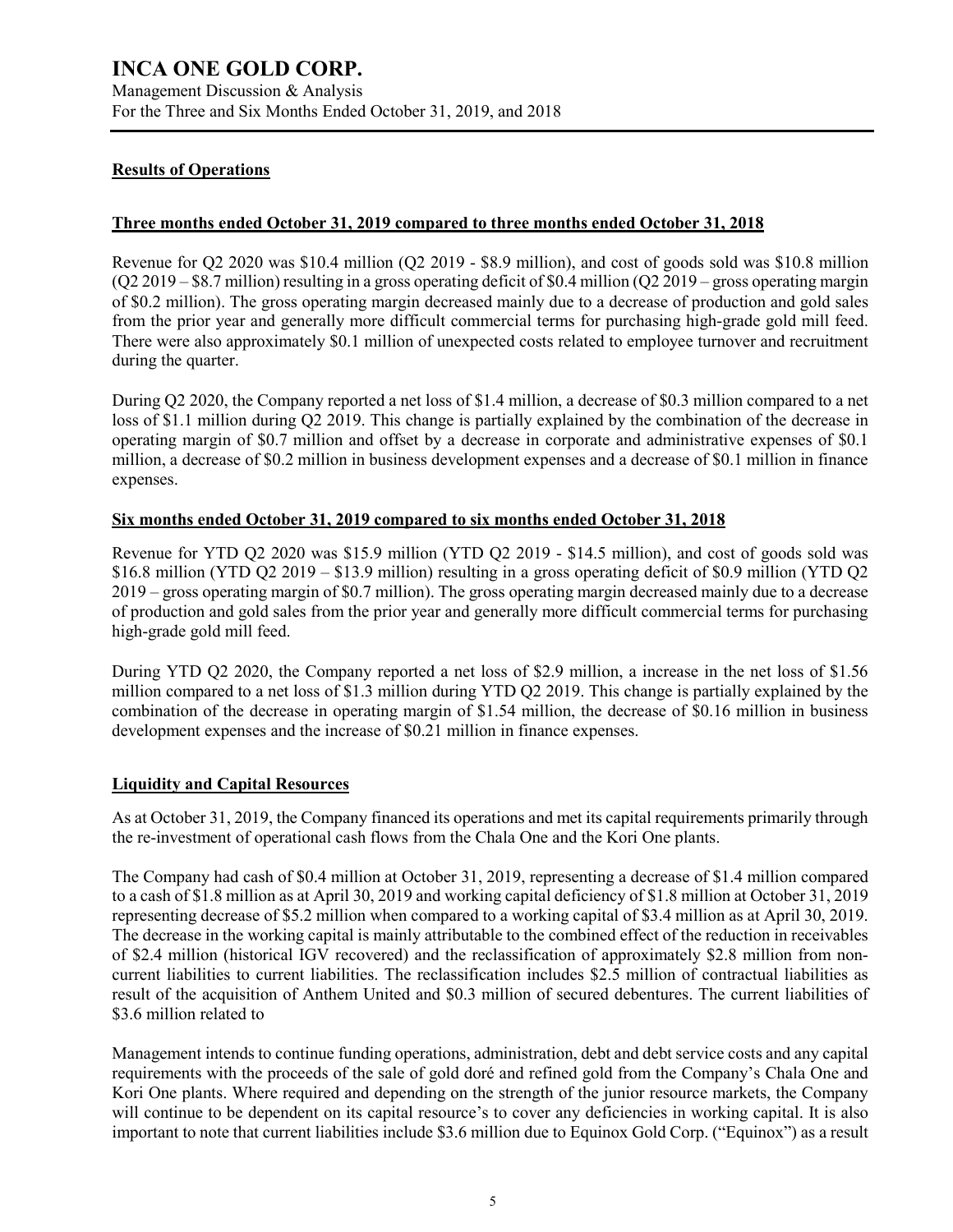of the acquisition of Anthem United. This debt is non-interest bearing and is payable in either cash or shares at Inca One's option. Although the debt is presented as a current liability, the Company has elected to pay the debt in shares and therefore the debt will be settled at some date in the future, which may be greater than one year.

## *Contractual Liabilities as a result of the Acquisition of Anthem United*

As a result of the acquisition of Anthem and Kori One, the Company issued Promissory Notes payable to Equinox as follows:

• CAD\$7.5 million payable to Equinox in three equal payments of CAD\$2.5 million on the first, second and third anniversaries of the completion of the Purchase Agreement to be paid in cash or Inca One Shares at the discretion of Inca One, based on the higher of CAD\$0.065 per share and the preceding 20-day volumeweighted average price of Inca One Shares, subject to Equinox's ownership of Inca One Shares not exceeding 19.99% of the outstanding Inca One Shares (the "Equinox Ownership Limit").

On August 21, 2019, the Company exercised its share payment election to pay the first installment and issued 1,607,328 shares at \$0.065 per share as partial payment. Due to the Equinox Ownership Limit, this was the maximum number of shares that the Company could issue. The Company has an additional obligation of 36,854,210 shares at \$0.065 per share to satisfy this payment and will do so when Equinox's ownership is reduced below 19.99%.

• CAD\$1.5 million payment to Equinox in cash on the second anniversary of the completion of the Purchase Agreement.

As part of the transaction the Company also agreed to the following contractual obligations:

- Payment of an amount equal to 50% of the Historical IGV recovered prior to the fifth anniversary of the Closing Date. During Q1 2020, the company recovered approximately \$2.4 million of Historical IGV, of which approximately \$1.2 million was payable to Equinox. On October 3, 2019, the Company paid \$1.0 million.
- Payment in cash to Equinox on or before the third anniversary of the completion of the Purchase Agreement for the difference between the amount of working capital at closing and \$3 million. Anthem's working capital at such date was approximately \$3.7 million, and therefore the estimated amount payable is \$0.7 million payable on August 21, 2021.

## Share Issuances

On August 21, 2019 the Company issued 1,607,328 shares as partial payment of the installment due to Equinox as part of the consideration for the acquisition of Anthem United Inc.

## **Summary of Outstanding Share Data**

As at the date of this MD&A, the Company had 264,517,440 common shares issued and outstanding, 20,712,857 share-based options and 47,723,686 warrants outstanding (with exercise prices ranging between CAD\$0.05 and CAD\$1.26 per share). The fully diluted shares outstanding at the date of this MD&A is 332,953,983.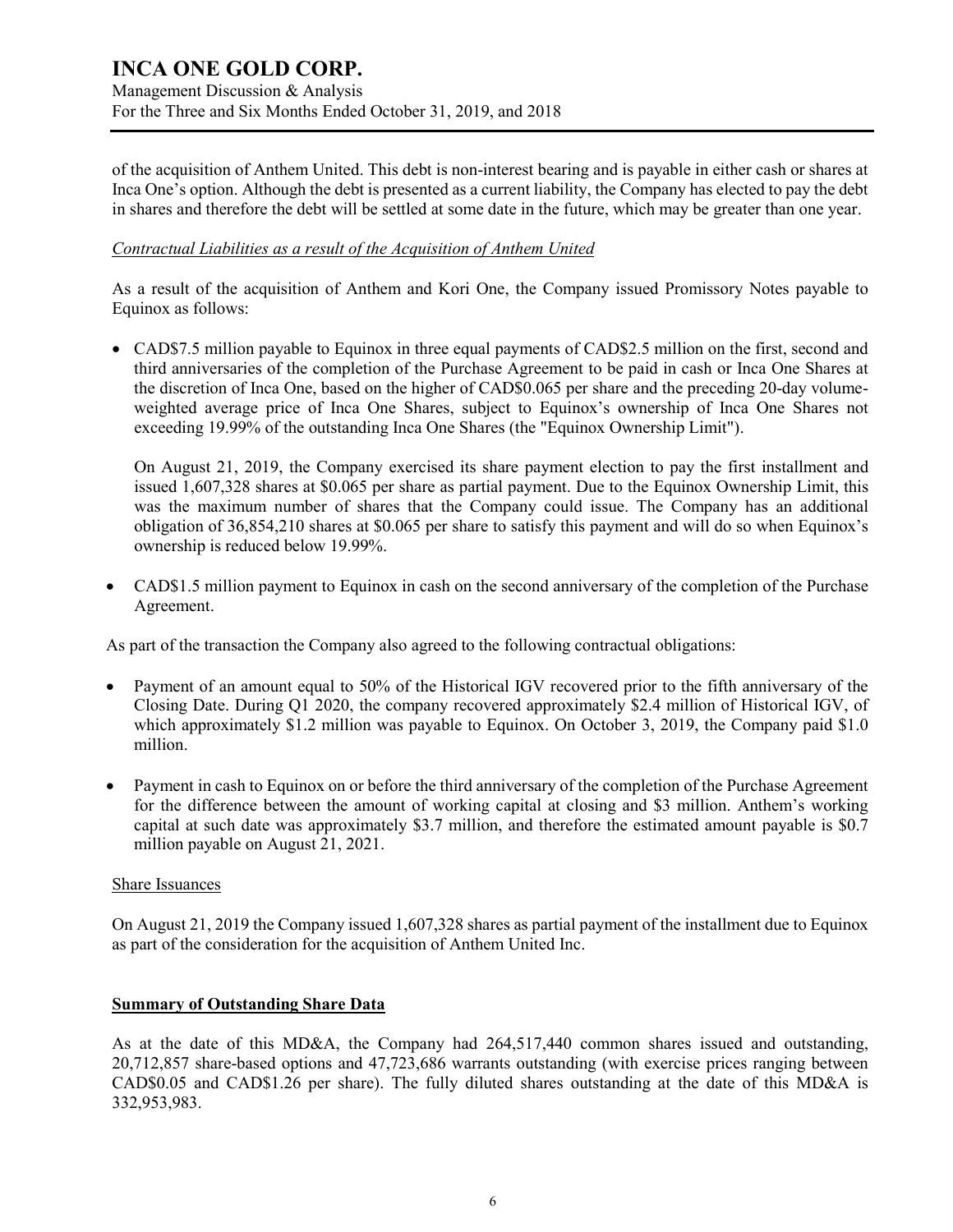## **Transactions with Related Parties**

#### **(a) Related Party Transactions**

The Company's related parties consist of the Company's directors, officers and companies associated with these individuals including the following:

- A company owned by Edward Kelly, the Company's CEO (also a director).
- A company owned by Mark Wright, the Company`s VP Operations & New Projects.

The following expenditures were charged by related parties during the Three and Six Months Ended October 31, 2019 and 2018:

|                                          | Three months ended |         | Six months ended |         |
|------------------------------------------|--------------------|---------|------------------|---------|
|                                          | October 31,        |         | October 31,      |         |
|                                          | 2019               | 2018    | 2019             | 2018    |
|                                          |                    |         |                  |         |
| Management, salaries and consulting fees | 98,034             | 83,864  | 197,174          | 153,386 |
| Director fees                            | 7,228              | 7,454   | 14,380           | 14,900  |
| Share-based payments                     | 7,534              | 19,166  | 25,469           | 47,484  |
|                                          | 112,796            | 110,484 | 237,023          | 215,770 |

Consulting and management fees were paid to companies controlled by the CEO and VP Operations & New Projects.

## **(b) Compensation of Key Management Personnel**

The Company's key management personnel have authority and responsibility for planning, directing and controlling the activities of the Company and includes the Directors, CEO, CFO, and VP Operations & New Projects. Compensation in respect of services provided by key management consists of consulting and management fees paid to companies controlled by the CEO and VP Operations & New Projects and by the issue of options. The compensation for key management personnel paid as management were for the Three and Six Months Ended October 31, 2019 and 2018 as follows:

|                      | Three months      |         | Six months        |         |  |
|----------------------|-------------------|---------|-------------------|---------|--|
|                      | ended October 31, |         | ended October 31, |         |  |
|                      | 2019              | 2018    | 2019              | 2018    |  |
|                      |                   |         | S                 |         |  |
| Management fees      | 60,324            | 46,051  | 121,754           | 92,060  |  |
| Salaries             | 37,710            | 37,813  | 75,420            | 61,326  |  |
| Share-based payments | 6,932             | 19,166  | 19,185            | 47,484  |  |
|                      | 104,966           | 103,030 | 216,359           | 200,870 |  |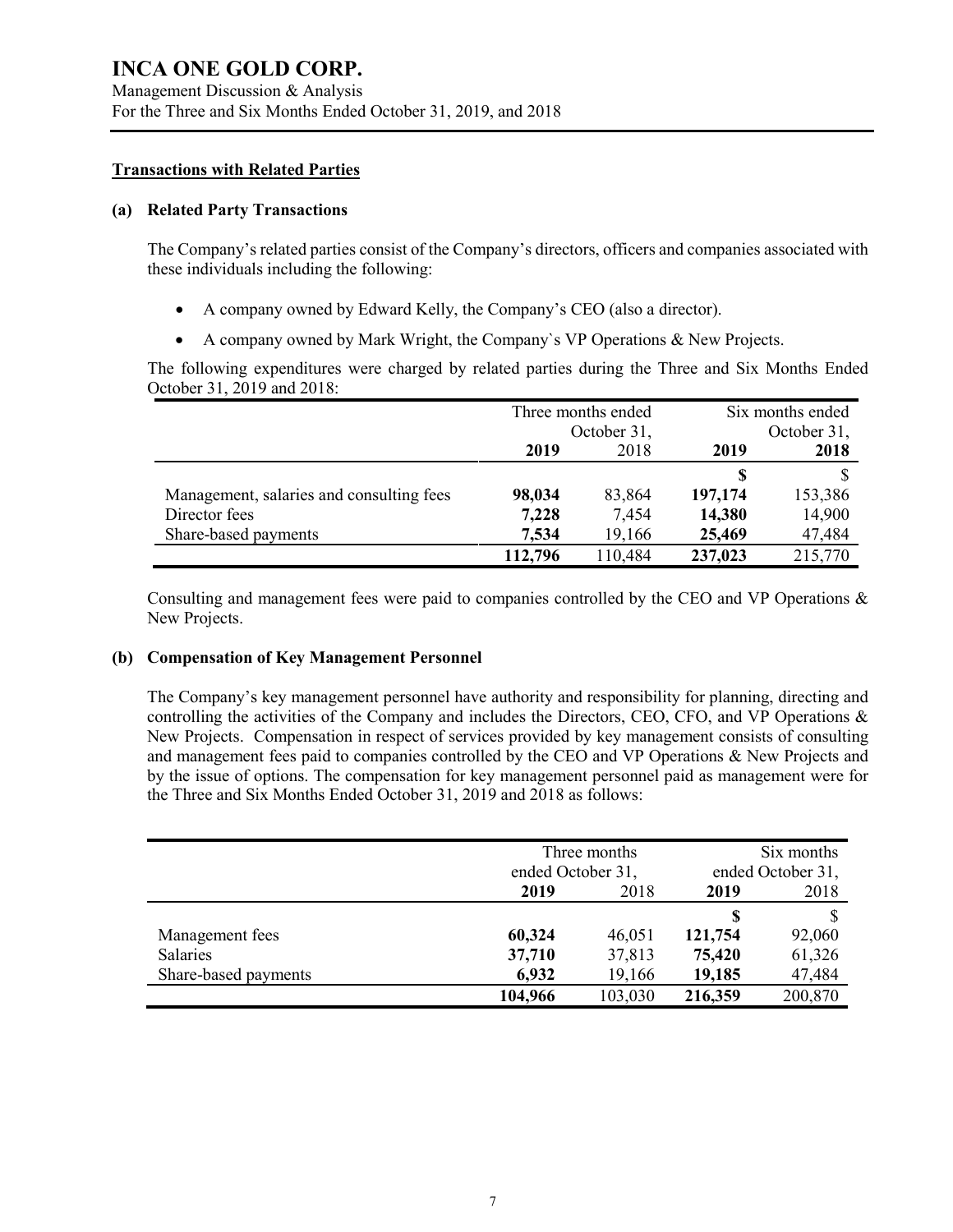# **(c) Related Party Balances**

All related party balances payable, including for business expenses reimbursements, annual bonuses approved by the board of directors, and for services rendered as at October 31, 2019 are non-interest bearing and payable on demand, and are comprised of \$0.44 million (April 30, 2019 - \$0.12 million) payable to the CEO and a company controlled by the CEO, \$0.05 million (April 30, 2019 - \$0.05 million) payable to the VP Operations & New Projects or a company controlled by the VP Operations & New Projects, \$0.43 million (April 30, 2019 - \$0.11 million) payable to the CFO and \$0.37 million payable (April 30, 2019 – \$0.02 million payable) to the Directors or companies controlled by the Directors.

# **Commitments**

In addition to the commitments in connection with the Company's financings, the Company has:

- a three-year rent agreement for its corporate office in Lima, Peru, with a monthly payment of \$3,574 and termination date on July 31, 2021, and
- a five-year rent agreement for its corporate office in Vancouver, Canada with a monthly fee of CAD\$3,768 and termination date on July 31, 2023.

During the Three and Six months ended October 31, 2019 the Company had commitments through a derivative financial liability to sell approximately 742 ounces of gold doré to related parties, which would be settled at a future date in either cash or through the delivery of gold. At October 31, 2019, the fair value of amount owing under these contracts at the gold spot rate were \$1.1 million (April 30, 2019 - \$1 million) and is included in derivative financial liability

As at October 31, 2019 the Company had commitments to sell approximately 295 ounces of gold doré to third parties, which was settled subsequent to October 31, 2019 through the delivery of gold. At October 31, 2019 the fair value of these commitments is \$0.4 million. Additionally, the Company received advances of \$0.5 million to be offset against future sales of gold doré. Both amounts, totaling \$0.9 million (April 30, 2019 - \$1.8 million) have been included as current deferred revenues.

A summary of undiscounted liabilities and future operating commitments on October 31, 2019 are as follows:

|                                                         |              | Within One | One to Five |
|---------------------------------------------------------|--------------|------------|-------------|
|                                                         | <b>Total</b> | Year       | Years       |
| <b>Maturity analysis of financial liabilities</b>       | \$           | S          | S           |
| Accounts payable and accrued liabilities                | 2,948,343    | 2,948,343  |             |
| Secured debentures                                      | 1,479,189    | 300,000    | 1,179,189   |
| Contractual liabilities as result of the acquisition of |              |            |             |
| Anthem United                                           | 6,882,277    | 4,756,757  | 2,125,520   |
| Derivative financial liability                          | 1,121,125    | 1,121,125  |             |
|                                                         | 12,430,934   | 9,126,225  | 3,304,709   |
| <b>Commitments</b>                                      |              |            |             |
| Office lease rental                                     | 203,960      | 77,263     | 126,697     |
| Gold sale deferred revenue                              | 908,643      | 908,643    |             |
| Asset retirement and reclamation obligations            | 1,110,357    |            | 1,110,357   |
|                                                         | 2,222,960    | 985,906    | 1,237,054   |
|                                                         | 14,653,894   | 10,112,131 | 4,541,763   |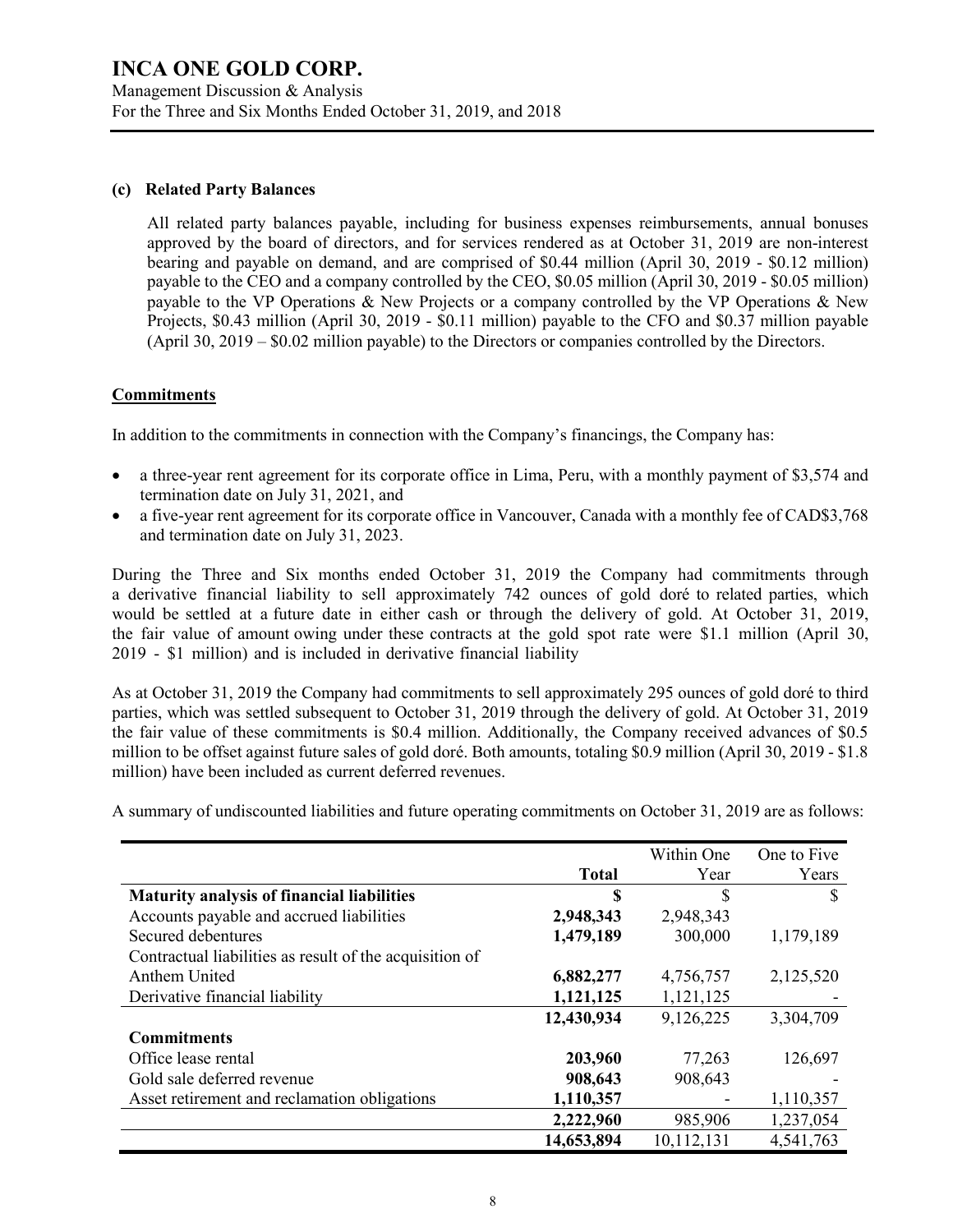Management Discussion & Analysis For the Three and Six Months Ended October 31, 2019, and 2018

# Contingent Debenture

In September 2016 the Company completed a comprehensive capital restructuring which involved: (i) negotiating with debt holders to reduce long and short term debt, (ii) a private placement to provide sufficient working capital to ramp-up operations at the Chala Plant; and (iii) consolidating the Company's shares. As result of this restructuring, the Company issued a \$0.78 million contingent debenture certificate (the "Contingent Debenture"), which only becomes payable on the date that the Company achieves two production milestones including (i) achieving 300 tonnes per day mineral processing capacity in Peru, and (ii) achieving three months of 200 tonnes per day average daily production. Upon reinstatement, the Contingent Debenture will have a 12% annual interest rate paid quarterly in arrears, twelve-month term to maturity, certain early redemption features, and a general security agreement will be issued. If the performance milestones are not achieved before August 31, 2026 the Contingent Debenture will be cancelled.

As of October 31, 2019, the value of the contingent debenture was \$nil because the Company has not achieved three months of consecutive 200 tonnes per day average daily production. However, the first milestone of 300 tonnes per day mineral processing capacity in Peru was achieved as a result of the acquisition of Anthem.

# **Fair Value of Financial Instruments**

As at October 31, 2019, the Company's financial instruments consist of cash, receivables, long term receivables, accounts payable and accrued liabilities, promissory notes payable, contractual liabilities, derivative financial liabilities and secured debentures.

IFRS requires disclosures about the inputs to fair value measurements for financial assets and liabilities recorded at fair value, including their classification within a hierarchy that prioritizes the inputs to fair value measurement.

The three levels of hierarchy are:

Level 1 – Unadjusted quoted prices in active markets for identical assets or liabilities;

Level 2 – Inputs other than quoted prices that are observable for the asset or liability, either directly or indirectly; and

Level 3 – Inputs for the asset or liability that are not based on observable market data.

As at October 31, 2019, the Company believes that the carrying values of cash, receivables, accounts payable and accrued liabilities, promissory notes payable, contractual liabilities and secured debentures approximate their fair values because of their nature and relatively short maturity dates or durations or their interest rates approximate market interest rates. The gold delivery contracts, being a derivative financial liability, have been assessed on the fair value hierarchy described above and are classified as Level 2.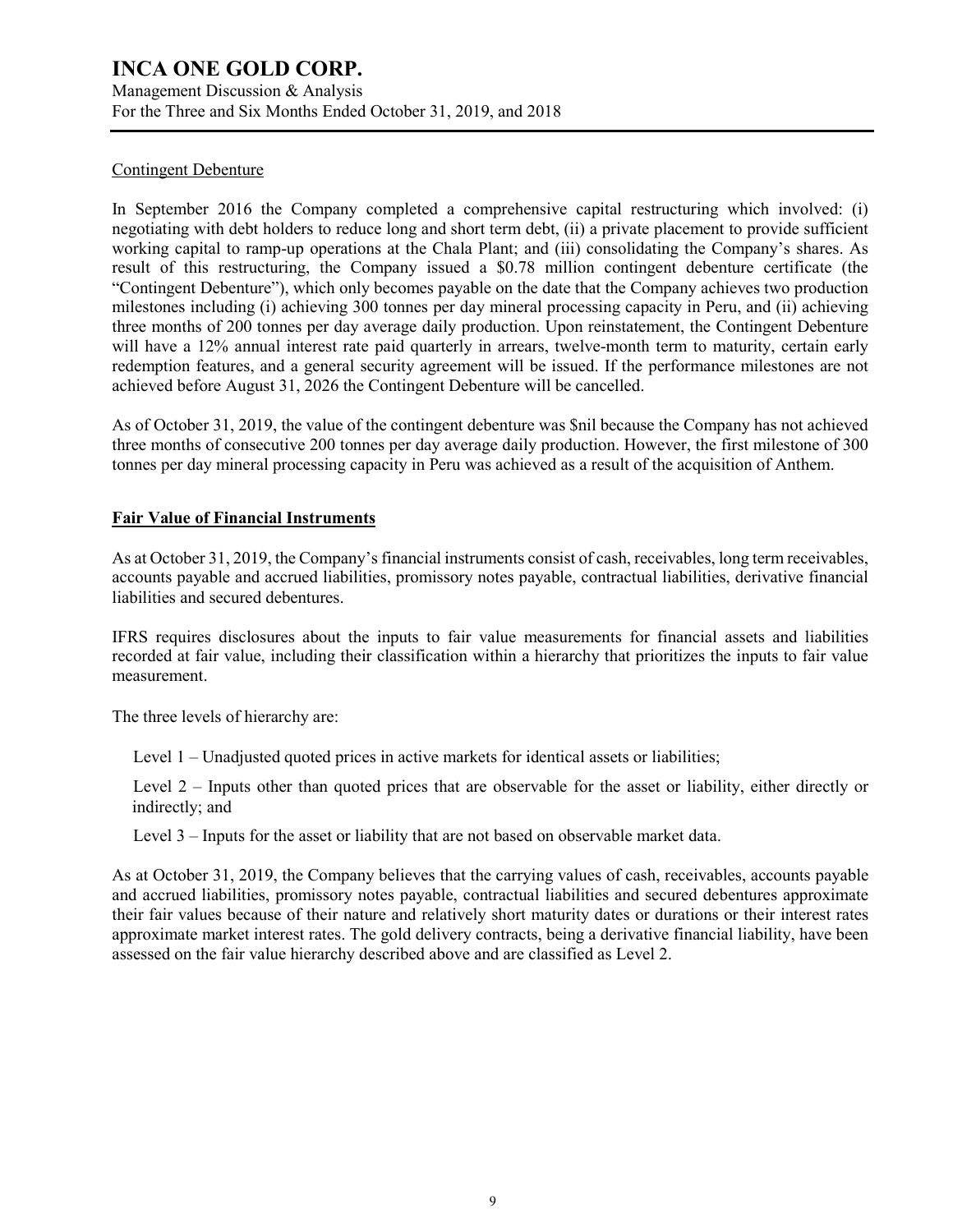## **Financial Instruments Risk**

The Company's financial instruments are exposed in varying degrees to a variety of financial risks. The Board approves and monitors the risk management processes:

*(i) Credit risk*

Credit risk exposure primarily arises with respect to the Company's cash and receivables. The risk exposure is limited because the Company places its instruments in banks of high credit worthiness within Canada and continuously monitors the collection of other receivables.

## *(ii) Liquidity risk*

Liquidity risk is the risk that the Company cannot meet its financial obligations as they become due. The Company's approach to managing liquidity is to ensure as far as possible, that it will have sufficient liquidity to settle obligations and liabilities when they become due. As at October 31, 2019, the Company had cash of \$0.4 million (April 30, 2019 - \$1.8 million) and current working capital deficit of \$1.8 million (April 30, 2019 - \$3.4 million) with total liabilities of \$14.4 million (April 30, 2019 - \$15.1 million).

A summary of the Company's future operating commitments is presented above under the Commitments and Contingencies section.

## *(iii) Market risk*

a. Interest rate risk

Interest rate risk is the risk that the fair value or future cash flows of a financial instrument will fluctuate because of changes in market interest rates.

The Company invests cash in guaranteed investment certificates at fixed or floating interest rates in order to maintain liquidity while achieving a satisfactory return for shareholders. A change of 100 basis points in the interest rates would not be material to the financial statements. At April 30, 2019, the Company had no variable rate debt.

b. Foreign currency risk

Foreign exchange risk is the risk that the fair value of future cash flows of a financial instrument will fluctuate because of the changes in the foreign exchange rates. The Company is exposed to the financial risk related to the fluctuation of foreign exchange rates associated with the fluctuations in its Canadian dollar and the Peruvian New Sol ("Sol") bank accounts as well as the translation of foreign-held assets and liabilities at current exchange rates.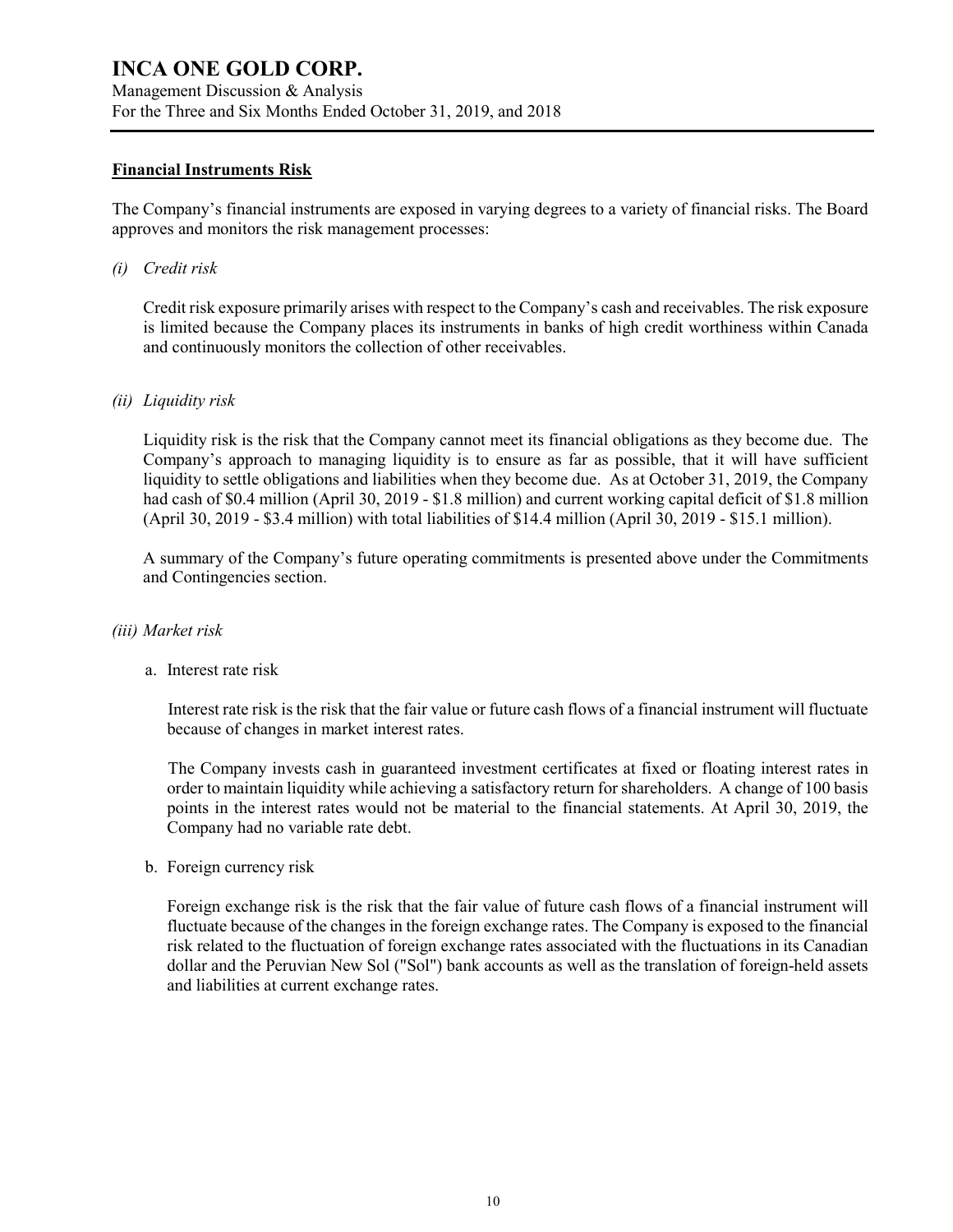|                                                         | October 31,<br>2019 | April 30,<br>2019 |
|---------------------------------------------------------|---------------------|-------------------|
|                                                         | S                   | \$                |
| CAD dollar:                                             |                     |                   |
| Cash                                                    | 15,414              | 7,140             |
| Receivables                                             | 11,102              | 23,857            |
| Accounts payable and accrued liabilities                | (663,600)           | (430,578)         |
| Secured debentures                                      | (1,179,190)         | (1,148,011)       |
| Contractual liabilities as result of the acquisition of |                     |                   |
| Anthem United                                           | (6,150,609)         | (5,813,425)       |
| Derivative financial liability                          | (1, 121, 125)       | (951, 467)        |
| Net assets (liabilities)                                | (9,088,008)         | (8,312,484)       |
| Sol:                                                    |                     |                   |
| Cash                                                    | 337,225             | 109,747           |
| Receivables                                             | 1,393,605           | 4,144,524         |
| Accounts payable and accrued liabilities                | (753, 535)          | (625, 297)        |
| Net assets (liabilities)                                | 977,295             | 3,628,974         |

The Company's net exposure to the Canadian dollar and Sol on financial instruments, in US dollar equivalents, is as follows:

Assuming all other variables constant, an increase or a decrease of 10% of the Canadian dollar against the US dollar, as of October 31, 2019 would have changed the Company's net loss by approximately \$0.9 million. Assuming all other variables constant, an increase or a decrease of 10% of the Peruvian sol against the US dollar, as of October 31, 2019 would have changed the Company's net loss by approximately \$0.1 million.

The Company had no hedging agreements in place with respect to foreign exchange rates.

c. Commodity price risk

Commodity price risk is the risk of financial loss resulting from movements in the price of the Company's commodity inputs and outputs. The Company's price risk relates primarily to: the spot price of gold for its derivative financial liability balance and future gold price expectations as it relates to sales revenues. The Company continuously monitors precious metal trading prices as they are included in projections prepared to determine its future strategy.

## **Off-Balance Sheet Arrangements**

The Company has not entered into any off-balance sheet arrangements.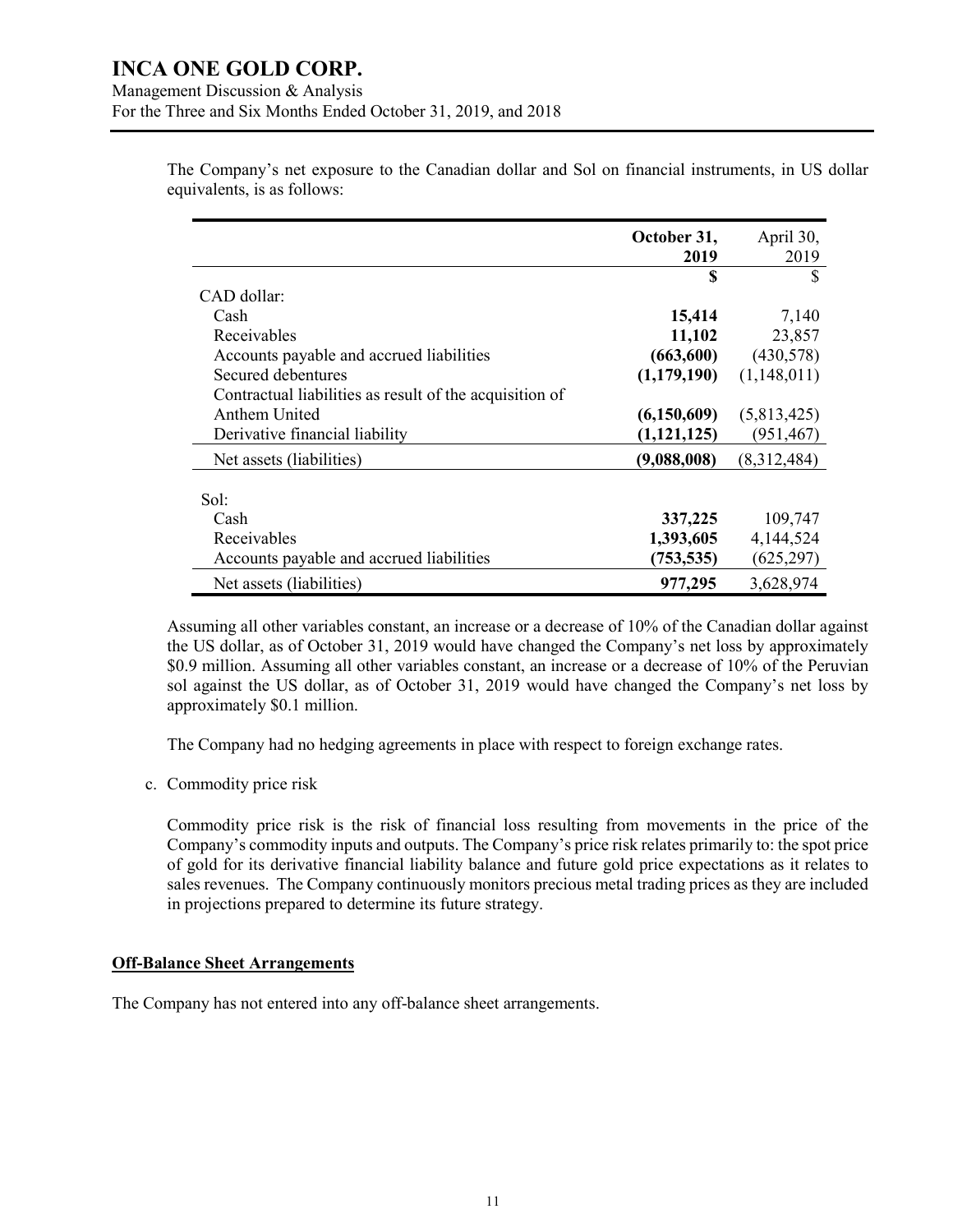Management Discussion & Analysis For the Three and Six Months Ended October 31, 2019, and 2018

## **Critical Accounting Policies and Estimates**

The preparation of the Company's consolidated financial statements in accordance with IAS 1, *Presentation of Financial Statements*, requires management to make certain critical accounting estimates and to exercise judgment that affect the accounting policies and the reported amounts of assets, liabilities and disclosure of contingent assets and liabilities at the date of the consolidated financial statements and reported amounts of revenues and expenses during the reporting period. Estimates and assumptions are continually evaluated based on historical experience and other factors, including expectations of future events that are believed to be reasonable under the circumstances. In the future, actual experience may differ from these estimates and assumptions. Revisions to accounting estimates are recognized in the period in which the estimates are revised and in any future periods affected. Uncertainty about these assumptions and estimates could result in outcomes that require a material adjustment to the carrying amounts of assets or liabilities in future periods.

Significant accounting judgments that Management has made in the process of applying accounting policies which it considers have had the most significant effect on the amounts recognized in the consolidated financial statements include, but are not limited to going concern, title to and economic recoverability and probability of future economic benefits of exploration and evaluation assets, date of commencement of commercial production, and determination of functional currency. Management considers the areas currently requiring a significant degree of estimation and assumption and which have a significant risk of resulting in a material adjustment to the carrying amount of assets and liabilities within the next financial year, to include, but not be limited to, the value attributed to share-based compensation, promissory notes payable, secured debentures and debentures with warrants, marketable securities, long term receivable, asset retirement and reclamation obligation, and deferred taxes.

These accounting policies and estimates are further discussed in the Company's annual audited consolidated financial statements on April 30, 2019.

## **Risks and Uncertainties**

Mineral processing and natural resources exploration, development, and production involve a number of business risks, some of which are beyond the Company's control. These can be categorized as operational, financial and regulatory risks.

## *Operational Risks:*

The Company continuously monitors and responds to changes in operational risks, such as those noted below, and seeks to adhere to all regulations governing its operations.

Mineral Supply: The Company may not be able to source sufficient mill feed to operate both the Chala One and Kori One plants economically. In particular, the Company currently sources material exclusively from thirdparty sources and faces a competitive marketplace for purchase of supply from Peruvian government-approved mineral sources. Consequently, the Company does not have control over the mineral grade, metallurgical recovery, nor quantities received, noting that the Company mitigates this risk by working with minimum cut-off purchase grades, providing fair terms to their customers, and sourcing material from established suppliers to ensure best efficiency and profitability of its plant operation.

Production Schedules: In relation to the mineral supply risks, no assurances can be provided that production schedules at the Chala One plant nor the Kori One plant, and the related operating margins and cash flows, are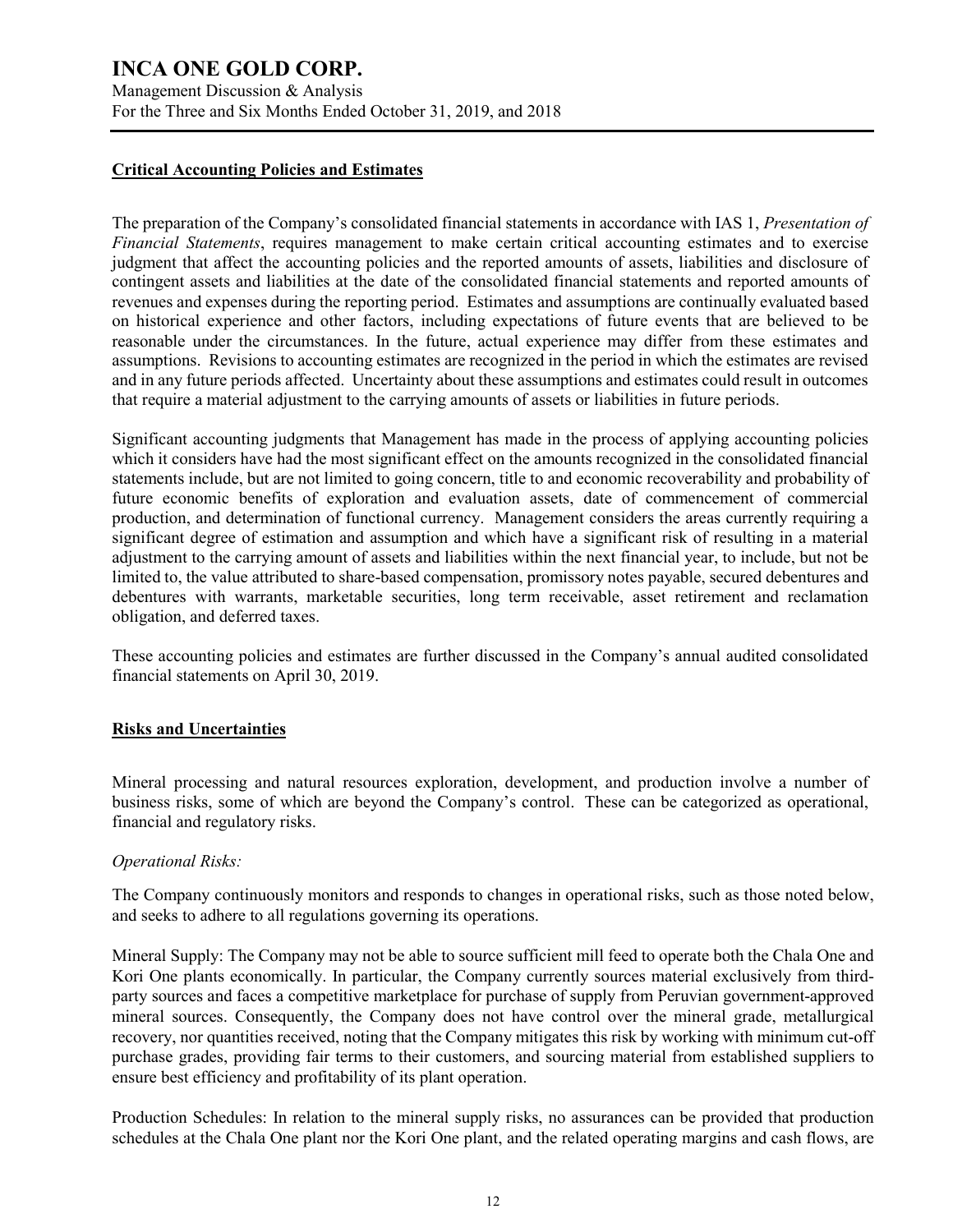Management Discussion & Analysis For the Three and Six Months Ended October 31, 2019, and 2018

achieved, noting that failure to meet these schedules can have an adverse impact on the Company's profitability, results of operations, cash flows, and overall financial conditions.

Qualified Staff: Due to the competitive marketplace, the Company may have difficulty in hiring and retaining skilled employees and contractors to source sufficient mineral feed, operate the Chala One plant and the Kori One plant effectively (noting the diversity of mill feed received), and effectively administer the Peruvian permitting, compliance, exportation, and regulatory functions.

Regulations, Permits, and Hazards: The Company must also manage changing governmental laws and regulations, and the Company cannot guarantee title to its properties and permits. The Company must also contend with environmental hazards (including discharge of pollutants or hazardous chemicals), as well as industrial accidents and occupational and health hazards, mechanical failures, the unavailability of materials and equipment, and or lack of accessibility to required expertise.

Resource Properties: The Company may not be able to find and develop resource properties economically. In addition, the Company may have to deal with development and mining issues including pit slope failures, unusual or unexpected rock formations, poor or unexpected geological or metallurgical conditions, poor or inadequate ventilation, failure of mine communication systems, poor water conditions, interruptions to gas and electricity supplies, human error and adverse weather conditions.

Acquisitions: There is no assurance that the Company will acquire mineral properties and processing plants and any acquisitions may expose the Company to new risks, and the mining industry is intensely competitive for the acquisition of new properties and plants.

# *Financial risks:*

Financial risks include commodity prices, interest rates and fluctuating foreign exchange rates, all of which are beyond the Company's control. Additional financial risks are the Company's ability to raise capital to continue funding its operations.

# *Regulatory risks:*

Regulatory risks include the possible delays in getting regulatory approval to, and permits for, the transactions that the Board of Directors believe to be in the best interest of the Company, and include increased fees for filings, the introduction of ever more complex reporting requirements the cost of which the Company must meet in order to maintain its exchange listing.

## *Financial Instruments and Risk:*

For a description of the risks faced by the Company with respect to financial instruments, see the Company's unaudited condensed interim consolidated financial statements for the Three and Six Months Ended October 31, 2019.